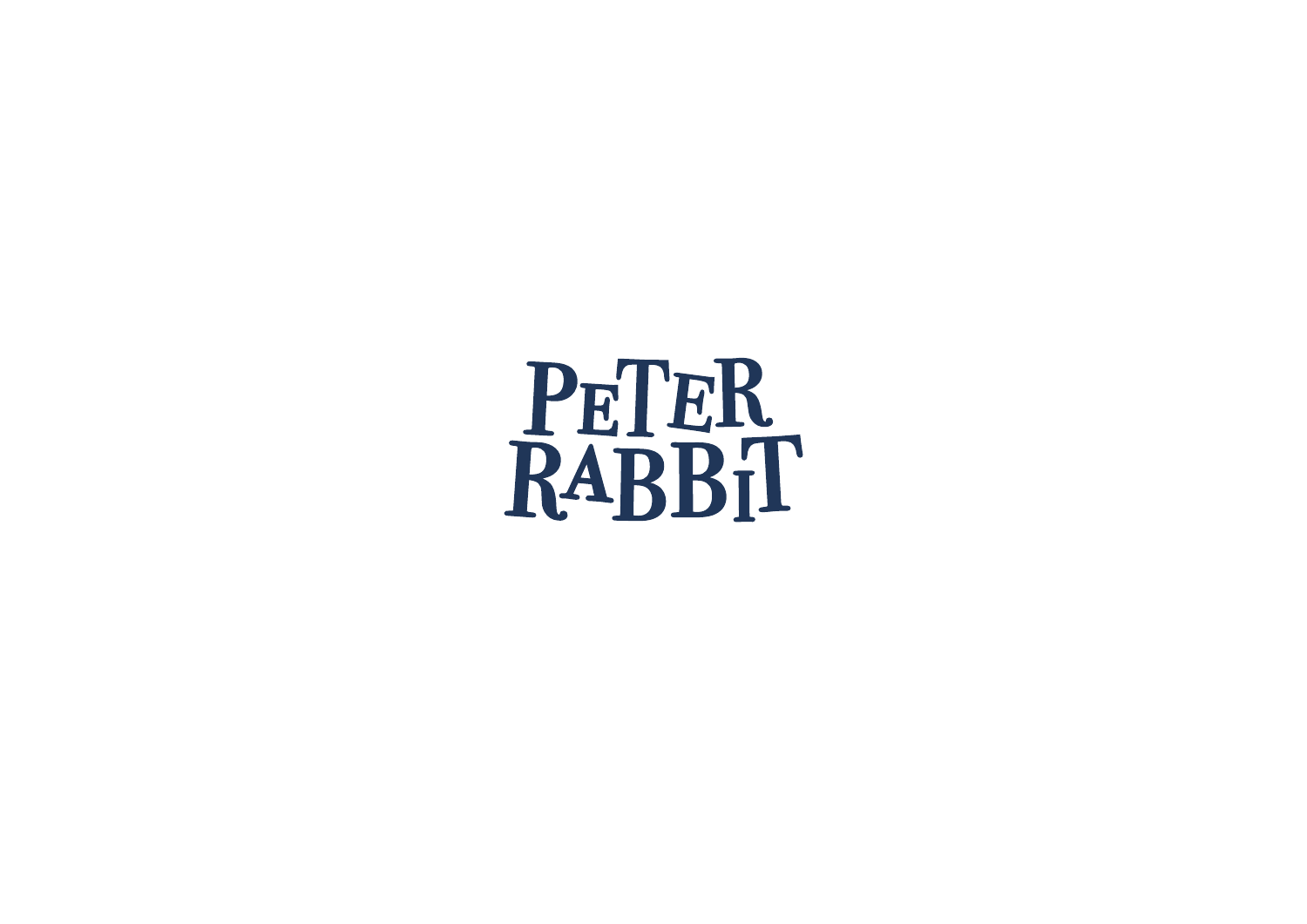## **FOOD MENU** (v) vegetarian (ve) vegan (gf) gluten free (df) dairy free (nf) nut free | Glossary on back page

#### FRESH PASTRIES FROM OUR SISTER VENUE BLOOM

**See bar for daily goodies - Sorry no dietary changes available** 

#### FIG & WALNUT FRUIT LOAF (V) 9

**Tahini butter** 

**- Switch for nuttalex = vegan**

#### FRIES (V) (NF) **12**

**Beer battered, lemon pepper kewpie - Switch for tomato sauce or** 

**BBQ = vegan**

#### H&C CROISSANT (NF) **12**

**Croissant, cheddar,** 

**smoked ham**

- **Add onion jam +\$2**
- **Remove ham = vegetarian**
- **Switch for GF bread = gluten free**
- **Switch ham for haloumi = vegetarian**
- **Jam contains onion**

EGGS YOUR WAY (V) (NF) **15 Poached, Scrambled or Fried Sourdough, double egg, herb salt, onion jam (v) Chilli scrambled eggs +\$2** *\*Build with extras*

- **Switch for GF bread = gluten free**
- **Dairy free scramble available upon request**
- **Jam contains onion**

#### TOMATO & FETA (V) (NF) **15**

**Roasted cherry tomatoes, whipped feta, fermented chilli, honey, sunflower seeds,** 

- **marjoram. Ciabatta** 
	- **Remove feta = dairy free**
	- **Remove feta & honey = vegan**
	- **Switch for GF bread = gluten free**

#### PETER'S PORRIDGE (VE) 16

**Mandarin & coconut porridge, stewed quince, ginger hazelnut**

**- Remove hazelnuts = nut free**

IL PANINO **16**

**Panini, prosciutto, heirloom tomato, mozzarella, basil and tarragon pesto - Switch for GF bread = gluten free**

**- Switch prosciutto for roast mushrooms = vegetarian**

**- Pesto contains garlic**

#### ZESTY AVO (VE) **20**

**Seeded light rye, avocado, black heirloom tomato, cashew cheese, zaatar Add poached eggs +\$4 - Switch for GF bread = gluten free**

**- Cashew cheese contains garlic**

#### SWEET BABKA (V) **22**

**Gordi's five spice babka, peanut butter custard, roasted rhubarb, lemon shortbread, creamed yoghurt - Sorry no dietary changes available** 

#### PETER'S PLATTER 24

**Damper, goats chevre, Barossa free range leg ham, marinated seasonal vegetables, soft boiled duck egg, almond and caraway spice - Switch ham for roasted mushrooms = vegetarian - Switch for GF bread = gluten free**

**- Remove almond & caraway spice = nut free**

#### BENNY'S BREKKY (NF) **24**

**Cornbread, cured SA salmon, lime and brown butter hollandaise, sweet corn, watercress, granny smith, mint Add poached eggs +\$4 - Switch salmon for roasted mushrooms = vegetarian - Switch for GF bread = gluten free**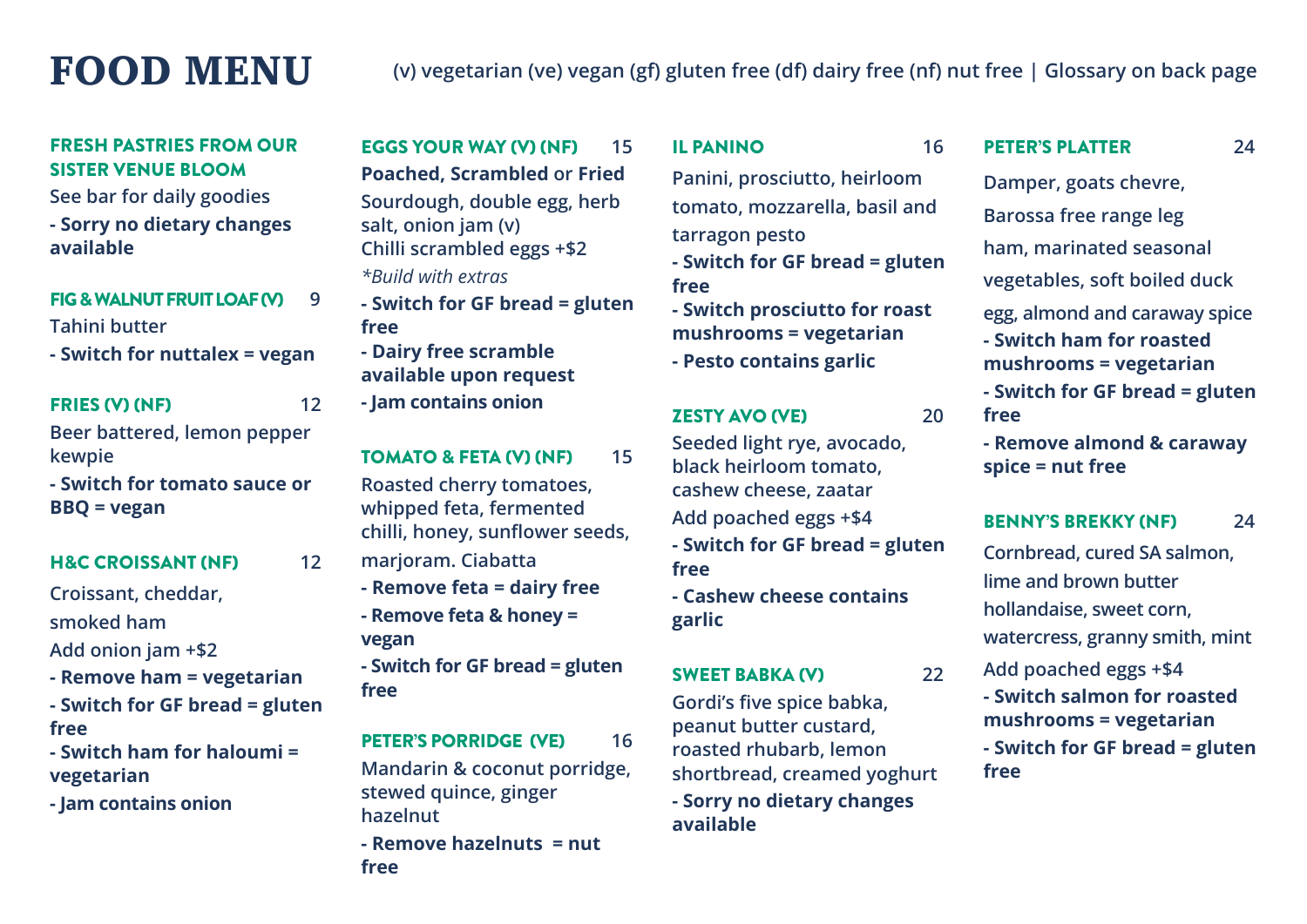### **(v) vegetarian (ve) vegan (gf) gluten free (df) dairy free (nf) nut free | Glossary on back page**

#### PORK KATSU (NF) **24**

**White bread, panko crumbed pork, whole egg gribiche, potato crisps, coral lettuce Add beer battered fries +\$6 - Sorry no dietary changes available**

**-Gribiche contains onion & garlic**

#### RABBIT BOWL (GF) (NF) (DF) **26**

**Raw SA ocean trout, basmati rice, sauerkraut, soy mushroom, cucumber, avocado, sesame, coriander, nori tahini**

**- Swap trout for salt and pepper tofu = vegan**

**- Nori tahini contains garlic**

**Chicken and lemongrass shoyu, udon noodles, larb, green chilli, spring onion, crispy shallot, basil, sesame - Switch udon for greens = gluten free - Shoyu contains onion & garlic**

CHICKY SHOYU (NF) **26**

#### GREEN GNOCH (V) **28**

**Potato gnocchi, skordalia, zucchini, asparagus, goats curd, pistachio pangrattato - Sorry no dietary changes available** 

#### WINTER WAGYU (GF) (DF) **32**

**Wagyu rump skewer, burnt cabbage, sweet potato skordalia, wasabi furikake, parsley, leek, tomato oil - Sorry no dietary changes available**

| House chilli paste       | 2 |
|--------------------------|---|
| Seeded light rye         | 3 |
| <b>Gluten free bread</b> | 3 |
| <b>Eggs</b>              | 4 |
| <b>Charred greens</b>    | 4 |
| <b>Roast tomato</b>      | 5 |
| Avocado                  | 5 |
| Halloumi                 | 6 |
| Herb roasted mushroom    | 6 |
| Smoked bacon             | 6 |
| Spanish chorizo          |   |

BUILD WITH EXTRAS